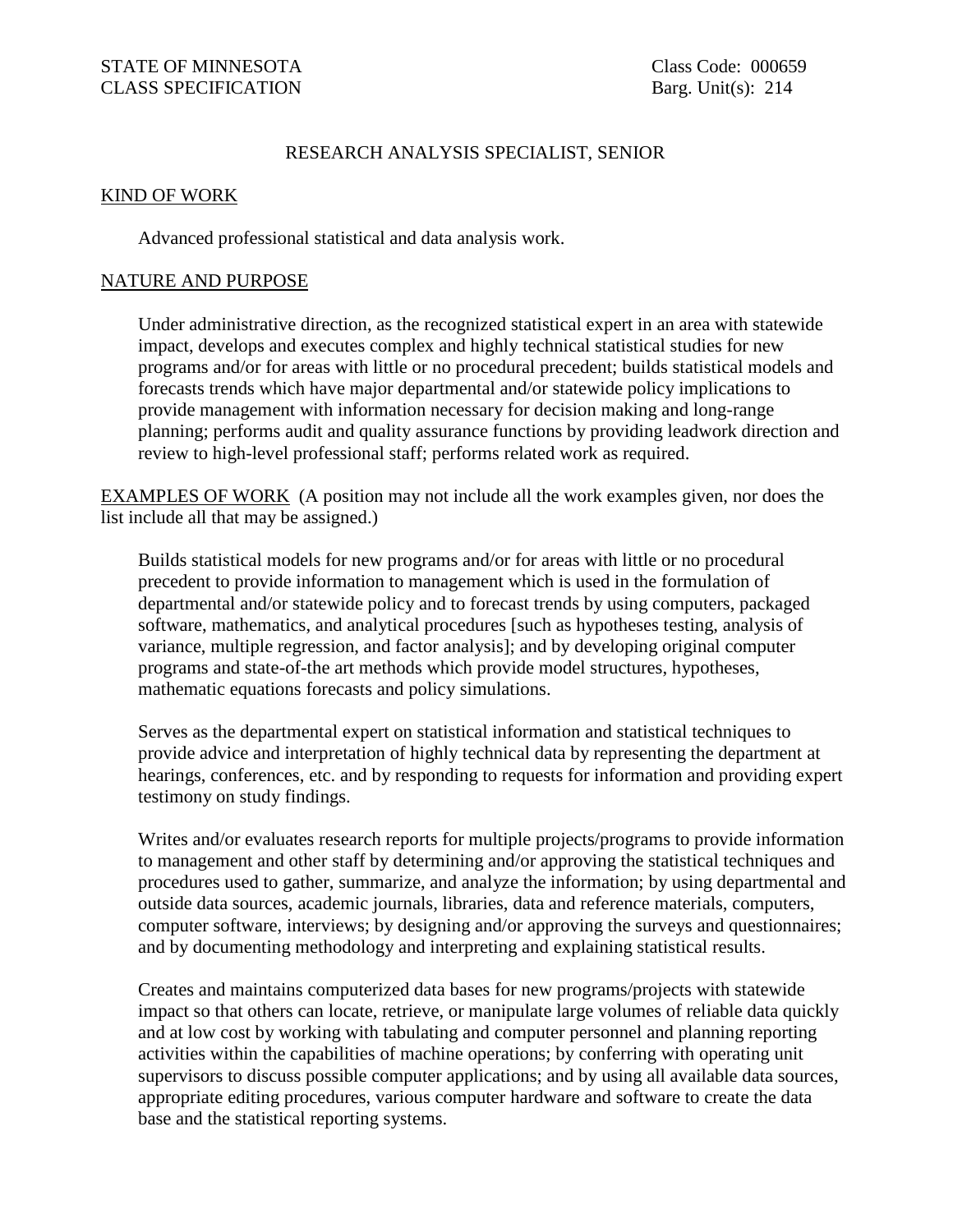Consults/advises the Director, the Commissioner, or others on events or program conditions to communicate significant developments and issues by performing a complete analysis and inventory of reports; by recommending changes in reporting techniques and maintaining a reports control program; and by using pertinent newletters, journals and commercial services, newspapers, internal memoranda and professional contacts within and outside of government.

Monitors and reports on the work performance of co-workers to determine overall conformity to established timetable and quality standards and to document and communicate employee production levels and training needs by assembling resources and evaluating and improving data published or reported by the unit; by using department management and supervision guidelines and directives, appropriate union contract provisions, rules and regulations and interpersonal relations skills.

Schedules, distributes/balances and guides the work assignments of co-workers in accordance with established workflow/assignment requirements, to assist supervisory staff in the timely accomplishment of the assigned workload by consulting with the section director in the overall management of the section and directing the activities of a statistical research and reporting unit engaged in reporting data of major importance in planning the programs of a large department.

# KNOWLEDGE, SKILLS AND ABILITIES REQUIRED

Knowledge of:

Statistical methods especially regression and econometric methods, hypothesis testing and other special forecasting techniques sufficient to develop and execute complex and highly technical statistical studies for new programs and/or for areas with little or no procedural precedent.

EDP principles, data processing software and hardware and state computer facilities sufficient to develop original computer programs and state-of-the-art methods which provide model structures, hypotheses, mathematical equations forecasts and policy simulations.

State and federal laws, other governing documents and their interrelationships sufficient to identify significant developments and issues and consult and advise management in policy formulation.

## Ability to:

Translate complex computational or manipulative procedures into a set of executable computer statements and to communicate instructions to others orally and in writing.